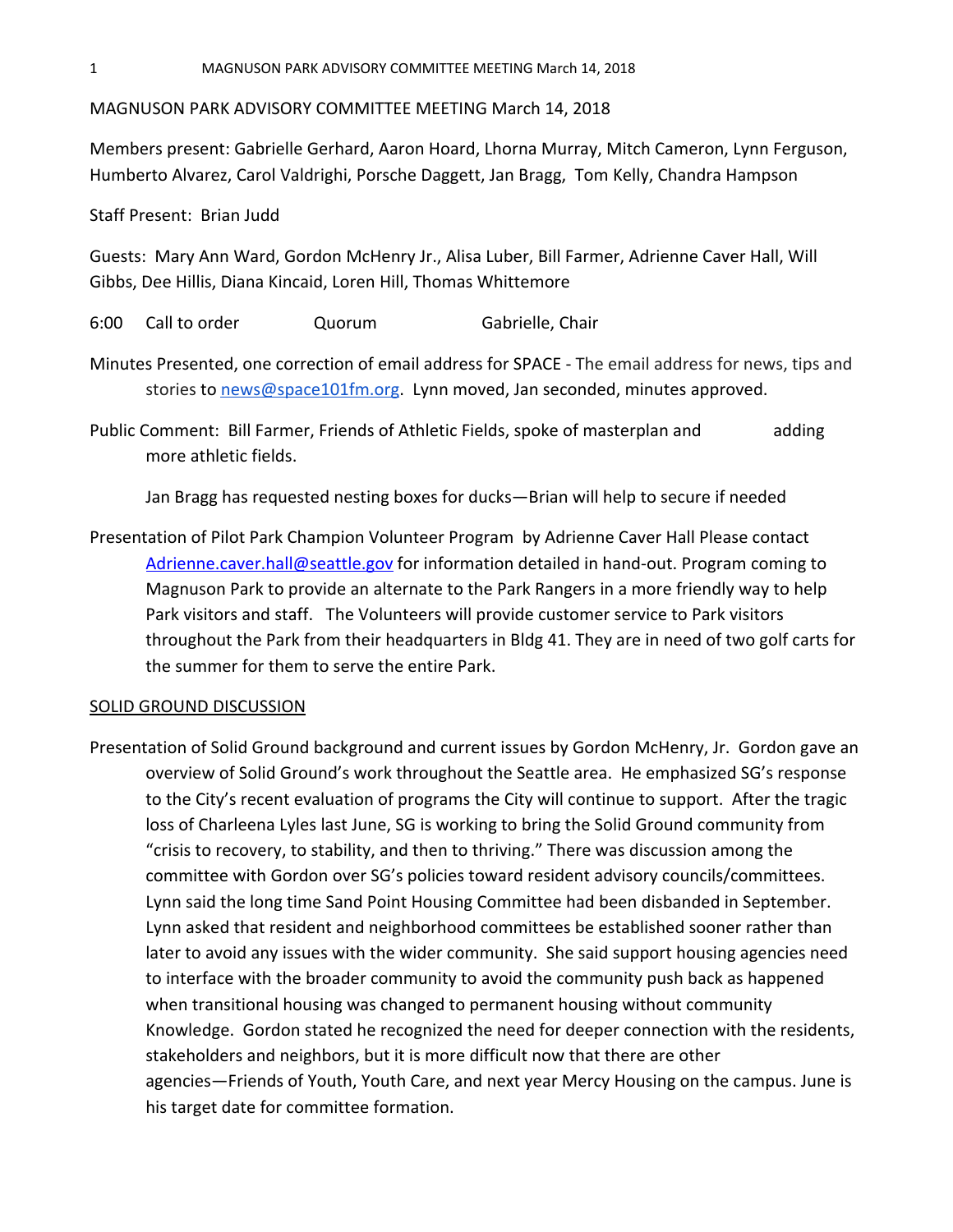- Mitch asked if SG contract will be with the City of Seattle—after some attempts to answer, it became apparent the answer was too complicated to be dealt with in the confines of the time allotted, i.e., Humberto, "each program is unique."
- Lhorna asked if SG will take action on the recommendations from the UW Master in Public Health Community-Oriented Public Health Practice Program Evaluation of Youth Programming at Magnuson. Gordon spoke of the financial needs to service traumatized population exceeding government funding –SG is constantly trying to leverage public sector monies with private sector funds.
- Lhorna asked for information about the SG Board. Gordon explained the tripartite structure of 1/3 those who have experienced the need for services the agency is intended to address, 1/3 elected officials, 1/3 community at large. In 2014 Federal Government warned SG to reshape Board to fit the tripartite pattern. May/June will be the time for SG to reshape its Board, ideally with 12-15 members.
- Chandra explained the importance of public knowledge of what the residents want/need in order to foster resident relationships with the broader community. Lynn reinforced the need for SG to be welcoming to community volunteers. Gordon replied that he would work with Dee and Mia to come to Magnuson SG to learn of the situation. Chandra added that SG often acts as "gate keeper" rather than expeditor for integration of residents in broader neighborhood. Carol suggested a more open communication between SG and the Community Center to efficiently use funding and prevent losing access to necessary funding due to rushed circumstances, i.e. holiday vacations. It was suggested that SG should have a regular, dependable relationship to fund Community Center programs for SG residents.
- Tom asked which agency decided to make the transfer from transitional to permanent supportive housing. Gordon answered that the decision was mutual with City, King County and United Way of King County. "Funders made the decision."
- Diana reported on the need to connect—work for integration of Park residents and the larger neighborhood.
- SAIL SAND POINT: Request for letter of support by Sail Sandpoint Director Mary Ann Ward. SSP is applying for \$50,000 from Major Project Challenge Fund for a feasibility study of the renovation of the boat house. In addition, they are asking the MPCF for \$30,000 for a consultant to strategize their fund raising plan, currently estimated at \$1.5 M. Mary Ann asked MPAC for a letter of support to MPCF. Chandra made the motion, Lhorna seconded. Motion passed unanimously.
- MPCCAC: Carol gave update on Community Center—no change in Potential Fresh Meat Roller Derby's use and schedule in the Community Center gym. The hope of the MPCCAC is that SPR is